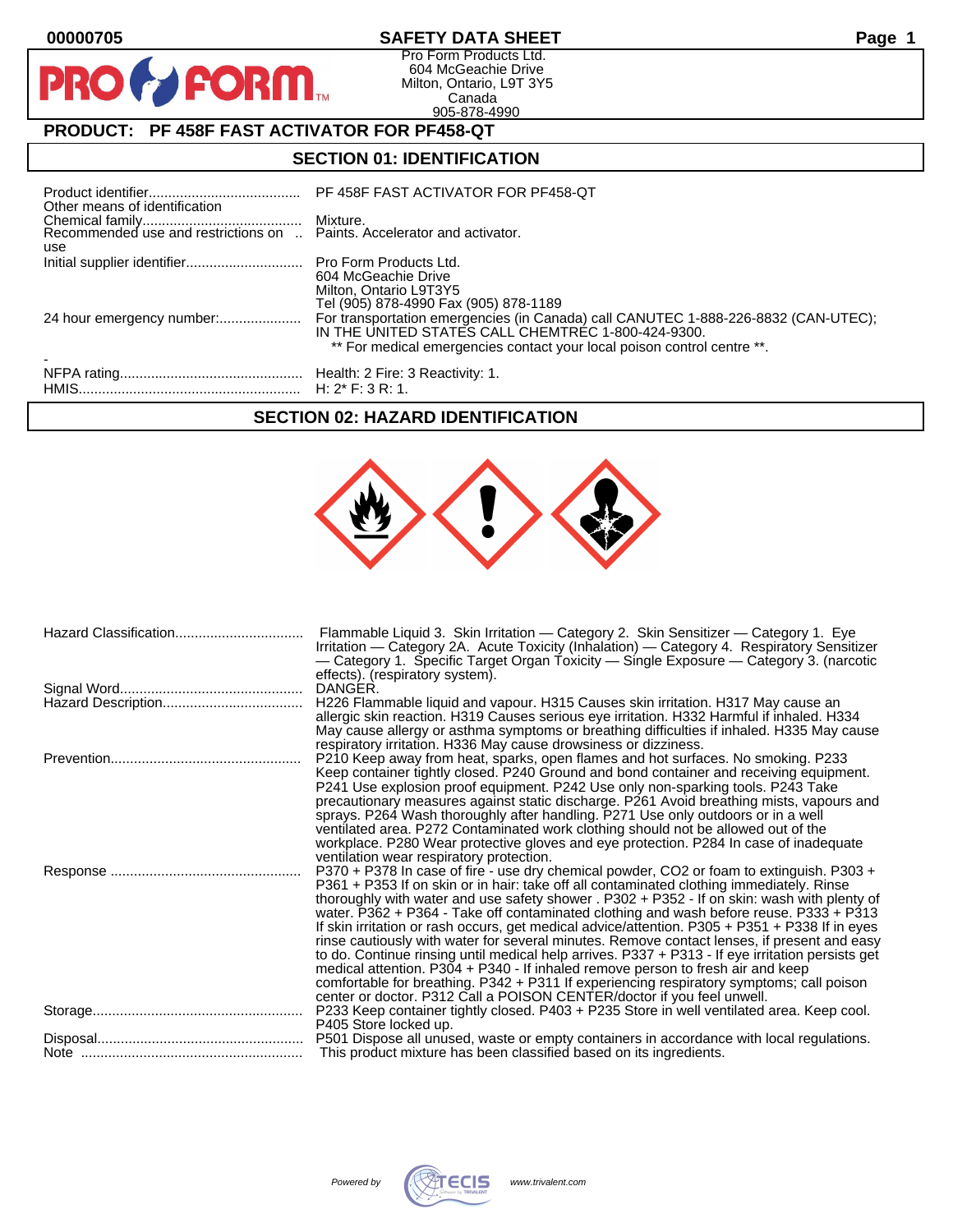# **PRODUCT: PF 458F FAST ACTIVATOR FOR PF458-QT**

| <b>SECTION 03: COMPOSITION / INFORMATION ON INGREDIENTS</b>                                |            |           |  |
|--------------------------------------------------------------------------------------------|------------|-----------|--|
| CAS#<br><b>ICHEMICAL NAME AND SYNONYMS</b><br>IWT. %                                       |            |           |  |
| Homopolymer of HDI                                                                         | 28182-81-2 | 40-70     |  |
| 4-Chlorobenzotrifluoride                                                                   | 98-56-6    | 10-30     |  |
| n-Butyl Acetate                                                                            | 123-86-4   | $7-13$    |  |
| Light aromatic naphtha*                                                                    | 64742-95-6 | $1 - 5$   |  |
| Hexamethylene -1,6-Diisocyanate                                                            | 822-06-0   | $0.1 - 1$ |  |
| < <the a="" actual="" as="" concentration(s)="" secret="" trade="" withheld="">&gt;.</the> |            |           |  |

\*Light aromatic naphtha (64742-95-6) contains: \*

1,2,4-trimethylbenzene ( $<32\%$ ), Cumene ( $<1.1\%$ ), and xylene ( $<2.2\%$ )

## **SECTION 04: FIRST-AID MEASURES**

|                                                                  | If inhaled, remove to fresh air. If not breathing, give artificial respiration. If breathing is                                                                                                                                                                                                                                                                                                                                                                                                                                                                                                                                                                                                                                                                                                                                                                                                                                                                                    |
|------------------------------------------------------------------|------------------------------------------------------------------------------------------------------------------------------------------------------------------------------------------------------------------------------------------------------------------------------------------------------------------------------------------------------------------------------------------------------------------------------------------------------------------------------------------------------------------------------------------------------------------------------------------------------------------------------------------------------------------------------------------------------------------------------------------------------------------------------------------------------------------------------------------------------------------------------------------------------------------------------------------------------------------------------------|
|                                                                  | difficult, give oxygen, obtain medical attention.<br>If ingestion is suspected, contact physician or poison control center immediately. Do not induce vomiting. Rinse mouth with water. If spontaneous vomiting occurs have victim lean<br>forward with head down to prevent aspiration of fluid into the lungs. Never give anything by                                                                                                                                                                                                                                                                                                                                                                                                                                                                                                                                                                                                                                            |
|                                                                  | mouth to an unconscious person.<br>Remove all contaminated clothing and immediately wash the exposed areas with copious<br>amounts of water for a minimum of 30 minutes or up to 60 minutes for critical body areas. If<br>irritation persists, seek medical attention.                                                                                                                                                                                                                                                                                                                                                                                                                                                                                                                                                                                                                                                                                                            |
|                                                                  | In case of contact, immediately flush eyes, keeping eyelids open, with plenty of water for at<br>least 15 minutes. Check for and remove any contact lenses, if safe and easy to do so.<br>Obtain medical attention.                                                                                                                                                                                                                                                                                                                                                                                                                                                                                                                                                                                                                                                                                                                                                                |
| Most important symptoms and effects,<br>whether acute or delayed | Harmful if swallowed, in contact with skin or if inhaled. Causes skin and eye irritation. Can<br>cause skin sensitization. May cause respiratory irritation. May cause allergy or asthma<br>symptoms or breathing difficulties if inhaled. High vapour concentrations may be irritating to<br>the respiratory tract. Vapors have a narcotic effect and may cause headache, fatigue,<br>dizziness and nausea.                                                                                                                                                                                                                                                                                                                                                                                                                                                                                                                                                                       |
| Additional information                                           | In all cases, if irritation persists seek medical attention. Eye: stain for evidence of corneal<br>injury. If cornea is burned, instill antibiotic steroid preparation frequently. Workplace<br>vapours have produced reversible corneal epithelial edema impairing vision. Skin: this<br>compound is a known skin sensitizer. Treat symptomatically as for contact dermatitis or thermal burns. If burned, treat as thermal burn. Ingestion: treat symptomatically. There is<br>no specific antidote. Inducing vomiting is contraindicated because of the irritating nature of<br>this compound. Respiratory: this compound is a known pulmonary sensitizer. Treatment is<br>essentially symptomatic. An individual having a skin or pulmonary sensitization reaction to this material should be removed from exposure to any isocyanate. In the event of an<br>incident involving this product ensure that medical authorities are provided a copy of this<br>safety data sheet. |

## **SECTION 05: FIRE-FIGHTING MEASURES**

media Do not use water in a jet.

any hazardous combustion products

Suitable and unsuitable extinguishing ..... Dry chemical. Carbon dioxide. Foam. In cases of larger fires, water spray should be used.

Specific hazards arising from the ............. Flammable liquid. Thermal decomposition products are toxic. May include:. Oxides of hazardous product, such as the nature of carbon (CO, CO2). Oxides of nitrogen. Hydrogen cyanide. Isocyanates. Smoke. Other Special protective equipment and ............ Firefighter should be equipped with self-contained breathing apparatus and full protective clothing to protect against potentially toxic and irritating fumes. Solvent vapours may be

heavier than air and may build up and travel along the ground to an ignition source, which may result in a flash back to the source of the vapours. Cool fire-exposed containers with cold water spray. Heat will cause pressure buildup and may cause explosive rupture. During a fire, isocyanate vapours and other irritating, highly toxic gases may be generated by thermal decomposition or combustion.

## **SECTION 06: ACCIDENTAL RELEASE MEASURES**

Personal precautions, protective ............ No action shall be taken involving any personal risk or without suitable training. Take equipment and emergency procedures precautions against static discharge. Use non-sparking tools and equipment to pick up the spilled material. Ventilate area, eliminate all sources of ignition, sound alarm, avoid all skin and eye contact and avoid breathing vapours.

Methods and materials for containment and cleaning up

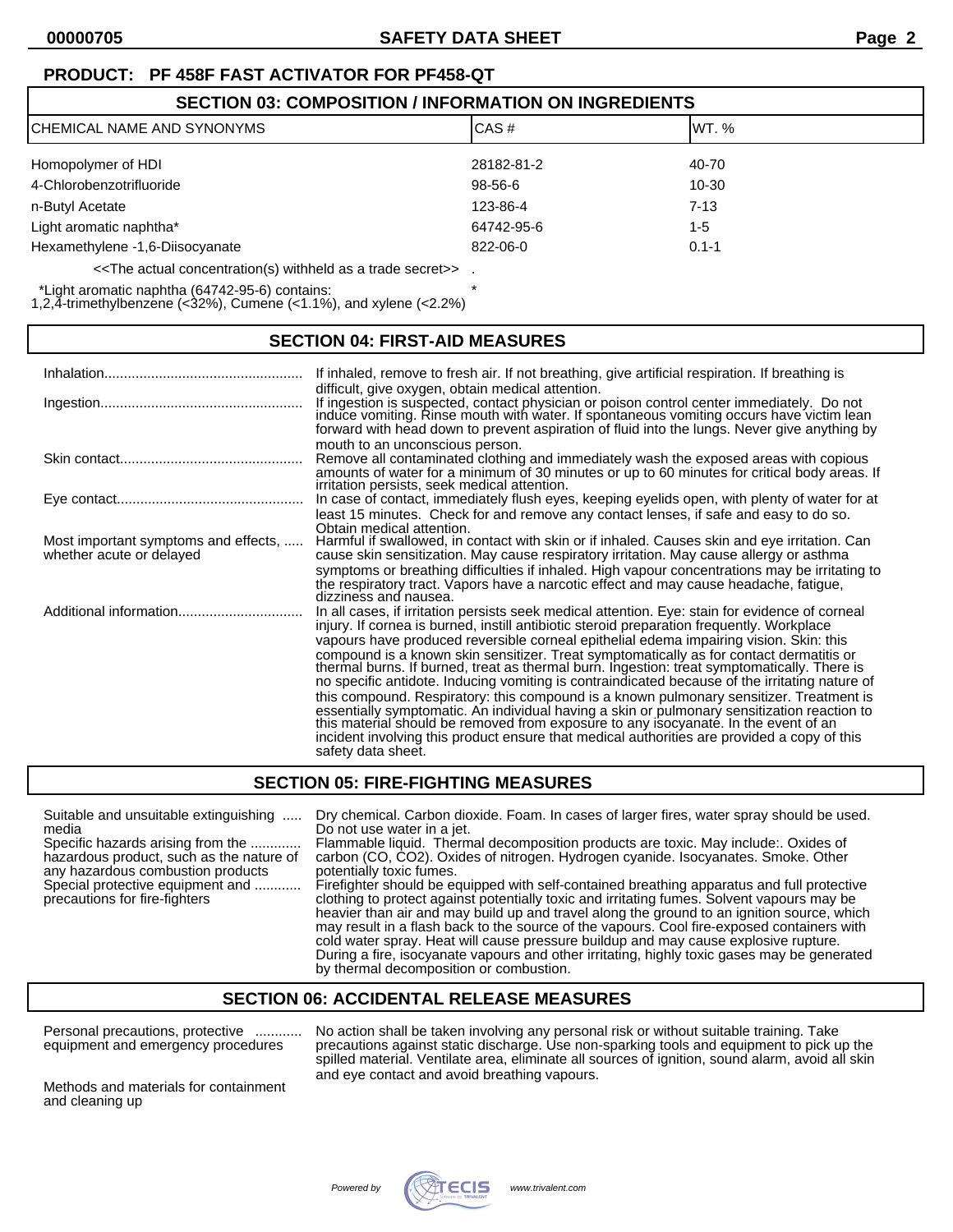#### **PRODUCT: PF 458F FAST ACTIVATOR FOR PF458-QT**

### **SECTION 06: ACCIDENTAL RELEASE MEASURES**

| Leak/spill. | Ventilate. Eliminate all sources of ignition. Contain the spill. Avoid all personal contact.<br>Evacuate all non-essential personnel. Prevent runoff into drains, sewers, and other<br>waterways. Absorb with earth, sand, or another dry inert material. Shovel into suitable<br>unsealed containers, transport to well-ventilated area (outside) and treat with neutralizing<br>solution: mixture of water (80%) with non-ionic surfactant Tergitol TMN-10 (20%); or water<br>(90%), concentrated ammonia (3-8%) and detergent (2%). Spilled material and water<br>rinses are classified as chemical waste, and must be disposed of in accordance with |
|-------------|----------------------------------------------------------------------------------------------------------------------------------------------------------------------------------------------------------------------------------------------------------------------------------------------------------------------------------------------------------------------------------------------------------------------------------------------------------------------------------------------------------------------------------------------------------------------------------------------------------------------------------------------------------|
|             | current local, provincial, state, and federal regulations.<br>If temporary control of isocyanate vapour is required, a blanket of protein foam may be<br>placed over spill. If transportation spill occurs in United States, call Chemtrec<br>1-800-424-9300. If transportation spill occurs in Canada, call Canutec at (613) 996-6666.                                                                                                                                                                                                                                                                                                                  |

#### **SECTION 07: HANDLING AND STORAGE**

| Precautions for safe handling                                   | Do not breathe vapours, mist or dust. Use adequate ventilation. Wear respiratory protection<br>if material is heated, sprayed, used in confined space, or if exposure limit is exceeded.<br>Warning properties (irritation of the eyes, nose and throat or odour) are not adequate to<br>prevent chronic overexposure from inhalation. Individuals with lung or breathing problems<br>or prior allergic reactions to isocyanates must not be exposed vapour or spray mist. Avoid<br>skin and eye contact. Decomposition products are highly toxic and irritating. Ensure that<br>equipment is properly bonded and grounded during filling and transferring as product may<br>become electrostatically charged. Wash thoroughly after handling. Employee education<br>and training are important. |
|-----------------------------------------------------------------|--------------------------------------------------------------------------------------------------------------------------------------------------------------------------------------------------------------------------------------------------------------------------------------------------------------------------------------------------------------------------------------------------------------------------------------------------------------------------------------------------------------------------------------------------------------------------------------------------------------------------------------------------------------------------------------------------------------------------------------------------------------------------------------------------|
| Conditions for safe storage, including any<br>incompatibilities | Keep away from heat, sparks, and open flames. Store in tightly closed containers to<br>prevent moisture contamination. Do not reseal if contamination is suspected. Exposure to<br>vapours of heated isocyanates can be extremely dangerous. Avoid: Water, Amines, Strong<br>bases, Alcohols, Copper alloys.                                                                                                                                                                                                                                                                                                                                                                                                                                                                                     |

#### **SECTION 08: EXPOSURE CONTROLS / PERSONAL PROTECTION**

| <b>INGREDIENTS</b>                                                | <b>TWA</b>                                      | <b>ACGIHTLV</b><br><b>STEL</b>                                                                                                                                                                                                                                                                                                                                                                                                                                                                                                                                                                                                                                                                                                                                                                                                                                                                                                                                                                                                                                                                                                                                                                                                              | <b>PEL</b>                     | <b>OSHA PEL</b><br><b>STEL</b> | <b>NIOSH</b><br><b>REL</b> |
|-------------------------------------------------------------------|-------------------------------------------------|---------------------------------------------------------------------------------------------------------------------------------------------------------------------------------------------------------------------------------------------------------------------------------------------------------------------------------------------------------------------------------------------------------------------------------------------------------------------------------------------------------------------------------------------------------------------------------------------------------------------------------------------------------------------------------------------------------------------------------------------------------------------------------------------------------------------------------------------------------------------------------------------------------------------------------------------------------------------------------------------------------------------------------------------------------------------------------------------------------------------------------------------------------------------------------------------------------------------------------------------|--------------------------------|--------------------------------|----------------------------|
| Homopolymer of HDI                                                | $5 \text{ mg/m}$ 3<br>Supplier: 0.5 mg/m3 (TWA) | Not established                                                                                                                                                                                                                                                                                                                                                                                                                                                                                                                                                                                                                                                                                                                                                                                                                                                                                                                                                                                                                                                                                                                                                                                                                             | $5$ mg/m $3$                   | Not established                | $5$ mg/m $3$               |
| 4-Chlorobenzotrifluoride                                          | Not established                                 | Not established                                                                                                                                                                                                                                                                                                                                                                                                                                                                                                                                                                                                                                                                                                                                                                                                                                                                                                                                                                                                                                                                                                                                                                                                                             | Not established                | Not established                | Not established            |
| n-Butyl Acetate                                                   | 50 ppm                                          | 150 ppm                                                                                                                                                                                                                                                                                                                                                                                                                                                                                                                                                                                                                                                                                                                                                                                                                                                                                                                                                                                                                                                                                                                                                                                                                                     | $150$ ppm                      | 200 ppm                        | 150 ppm / STEL 200<br>ppm  |
|                                                                   |                                                 | CA ON: 50ppm (TWA), 150ppm (STEL)                                                                                                                                                                                                                                                                                                                                                                                                                                                                                                                                                                                                                                                                                                                                                                                                                                                                                                                                                                                                                                                                                                                                                                                                           |                                |                                |                            |
| Light aromatic naphtha*                                           | Not established                                 | Not established                                                                                                                                                                                                                                                                                                                                                                                                                                                                                                                                                                                                                                                                                                                                                                                                                                                                                                                                                                                                                                                                                                                                                                                                                             | 500 ppm (2000<br>$mg/m3$ ) TWA | Not established                | 350 mg/m3 TWA              |
| Hexamethylene<br>-1,6-Diisocyanate                                | 0.005 ppm                                       | Not established                                                                                                                                                                                                                                                                                                                                                                                                                                                                                                                                                                                                                                                                                                                                                                                                                                                                                                                                                                                                                                                                                                                                                                                                                             | Not established                | Not established                | 0.005 ppm                  |
| Appropriate engineering controls<br>Personal Protective Equipment |                                                 | Provide natural or mechanical ventilation to control exposure levels below airborne<br>exposure limits. Local mechanical exhaust ventilation should be used at sources of air<br>contamination, such as open process equipment, or during purging operations, to capture<br>gases and fumes that may be emitted. Standard reference sources regarding industrial<br>ventilation (ie. ACGIH industrial ventilation) should be consulted for guidance about<br>adequate ventilation.<br>Whenever concentrations of isocyanates exceed the exposure limit or are not known,<br>respiratory protection must be worn. A positive pressure, supplied-air respirator or a<br>self-contained breathing apparatus is recommended. At least an air-purifying respirator<br>equipped with an organic vapour cartridge and particulate pre-filters must be worn.<br>However, this should be permitted only for short periods of time (< 1 hour) at relatively low<br>concentrations (at or near the exposure limit). The use of a positive pressure air supplied<br>respirator is mandatory when airborne concentrations are not known or airborne solvent<br>levels are 10 times the appropriate exposure limit or spraying is performed in a confined |                                |                                |                            |
|                                                                   |                                                 | space or with limited ventilation. Do not exceed the use limits of the respirator.<br>Liquid chemical goggles. Contact lenses should not be worn when working with this<br>chemical.                                                                                                                                                                                                                                                                                                                                                                                                                                                                                                                                                                                                                                                                                                                                                                                                                                                                                                                                                                                                                                                        |                                |                                |                            |
|                                                                   |                                                 | Wear skin protection equipment. The selection of skin protection equipment depends on<br>the nature of the work to be performed. The following gloves are recommended :. Nitrile<br>rubber. Butyl rubber. Neoprene. In the case of mixtures, consisting of several substances,<br>the protection time of the gloves cannot be accurately estimated.<br>Wear adequate protective clothes. Wear impervious protective clothing.                                                                                                                                                                                                                                                                                                                                                                                                                                                                                                                                                                                                                                                                                                                                                                                                               |                                |                                |                            |
|                                                                   |                                                 | Safety boots per local regulations.                                                                                                                                                                                                                                                                                                                                                                                                                                                                                                                                                                                                                                                                                                                                                                                                                                                                                                                                                                                                                                                                                                                                                                                                         |                                |                                |                            |

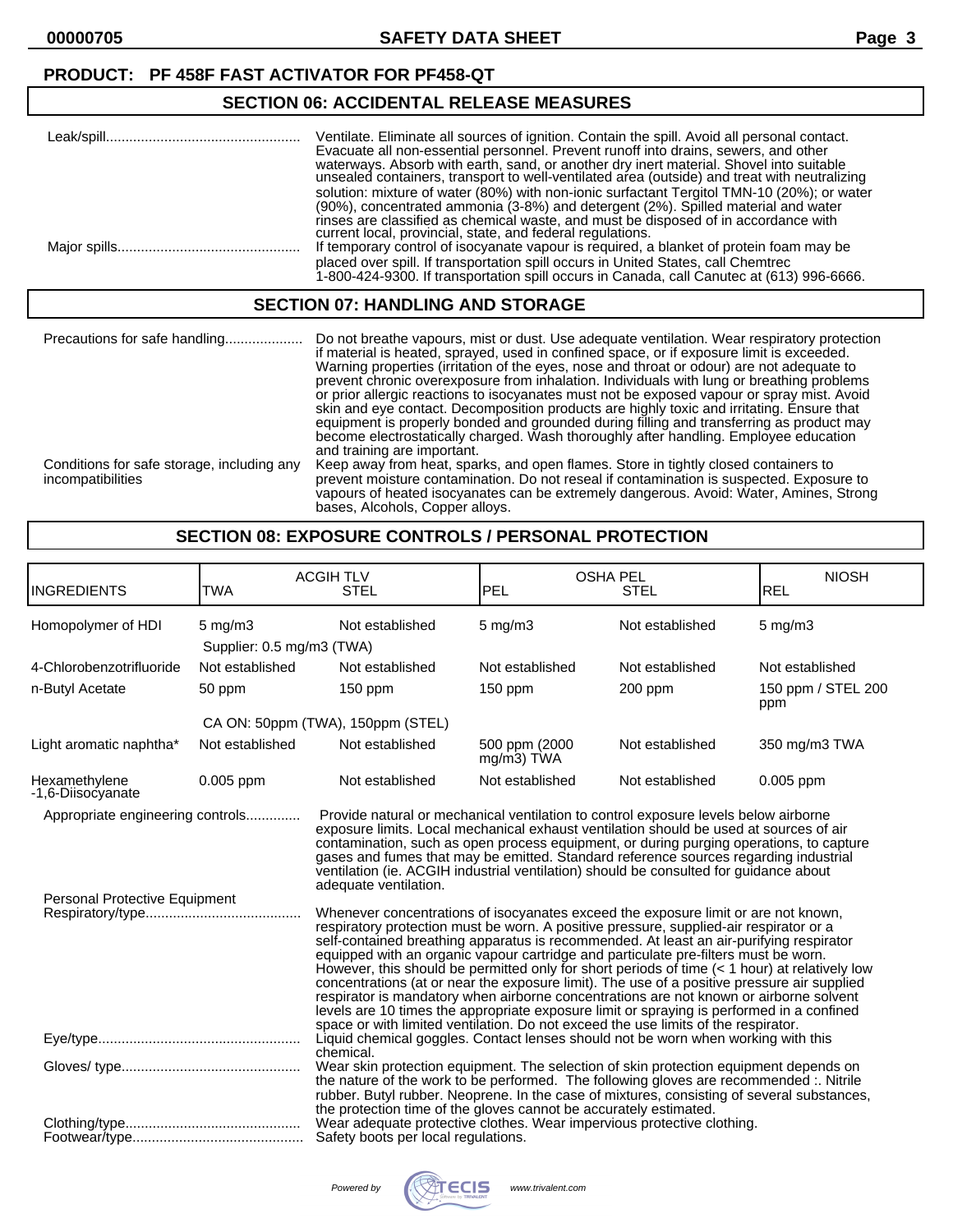#### **PRODUCT: PF 458F FAST ACTIVATOR FOR PF458-QT**

### **SECTION 08: EXPOSURE CONTROLS / PERSONAL PROTECTION**

| Emergency showers and eye wash stations should be available. Employees should wash<br>their hands and face before eating, drinking, or using tobacco products. Educate and train                                                                                                                                                                                                                                                                                                                                                                                                                          |
|-----------------------------------------------------------------------------------------------------------------------------------------------------------------------------------------------------------------------------------------------------------------------------------------------------------------------------------------------------------------------------------------------------------------------------------------------------------------------------------------------------------------------------------------------------------------------------------------------------------|
| employees on the safe use and handling of the product.<br>Medical supervision of all employees who handle or come in contact with isocyanates is<br>recommended. These should include preemployment and periodic medical examinations<br>with pulmonary function test (FEC, FVC as a minimum). Persons with asthmatic-type<br>conditions, chronic bronchitis, other chronic respiratory diseases or recurring skin eczema<br>or sensitization should be excluded from working with isocyanates. Once a person is<br>diagnosed as sensitized to an isocyanate, no further exposure can be permitted. These |
| should include preemployment and periodic medical examinations with pulmonary function<br>test (fev, fyc as a minimum). Persons with asthmatic-type conditions, chronic bronchitis,<br>other chronic respiratory diseases or recurrant skin eczema or sensitization should be<br>excluded from working with isocyanates. Once a person is diagnosed as sensitized to an<br>isocyanate, no further exposure can be permitted.                                                                                                                                                                              |

### **SECTION 09: PHYSICAL AND CHEMICAL PROPERTIES**

| Appearance/Physical state                      | Liauid.                                           |
|------------------------------------------------|---------------------------------------------------|
|                                                | Clear to pale yellow.                             |
|                                                | Characteristic odour.                             |
| Odour threshold (ppm)                          | Not available.                                    |
|                                                | Not applicable.                                   |
| Melting / Freezing point (deg C)               | Not available.                                    |
| Initial boiling point / boiling range (deg C). | $>$ 100 $^{\circ}$ C.                             |
| Flash point (deg C), method                    | 29 °C. (estimate; lowest flash point ingredient). |
|                                                | Not available.                                    |
| Flammability (solids and gases)                | Not applicable. Flammable liquid.                 |
| Upper flammable limit (% vol)                  | 10.5.                                             |
| Lower flammable limit (% vol)                  | 0.9.                                              |
| Vapour pressure (mm Hg)                        | Not available.                                    |
|                                                | $>1$ .                                            |
| Relative Density (Specific Gravity)            | 1.145.                                            |
|                                                | 9.56.                                             |
|                                                | Practically insoluble in water.                   |
| Partition coefficient - n-octanol/water        | Not available.                                    |
| Auto ignition temperature (deg C)              | Not available.                                    |
| Decomposition temperature                      | Not available.                                    |
|                                                | 15 sec Zahn #2.                                   |
|                                                |                                                   |
|                                                | 1.32 lb/USG; 158.2 g/L.                           |

### **SECTION 10: STABILITY AND REACTIVITY**

|                                                                                                                   | Contact with moisture, other materials that react with isocyanates, or temperatures above<br>177 C, may cause polymerization.                                                                                                                                                                                                                          |
|-------------------------------------------------------------------------------------------------------------------|--------------------------------------------------------------------------------------------------------------------------------------------------------------------------------------------------------------------------------------------------------------------------------------------------------------------------------------------------------|
|                                                                                                                   | Stable at normal temperatures and pressures.                                                                                                                                                                                                                                                                                                           |
| Possibility of hazardous reactions                                                                                | Contact with moisture or other materials that react with isocyanates may cause<br>polymerization.                                                                                                                                                                                                                                                      |
| Conditions to avoid, including static  Avoid heat, spark, open flames. Moisture.<br>discharge, shock or vibration |                                                                                                                                                                                                                                                                                                                                                        |
| Hazardous decomposition products                                                                                  | Water, Amines, Strong bases, Alcohols, Copper alloys. Strong oxidizing agents.<br>No hazardous decomposition products when stored and handled correctly. Thermal<br>decomposition may produce acrid smoke and irritating fumes. Oxides of carbon (CO,CO2).<br>Oxides of nitrogen. Hydrogen cyanide. Isocyanates. Hydrogen chloride. Hydrogen fluoride. |

### **SECTION 11: TOXICOLOGICAL INFORMATION**

| <b>I</b> INGREDIENTS            | LC50                                                      | LD50                                                             |
|---------------------------------|-----------------------------------------------------------|------------------------------------------------------------------|
| Homopolymer of HDI              | 390-453 mg/m3 rat 4 hours                                 | $>$ 5,000 mg/kg (rat, oral);<br>$> 5,000$ mg/kg (rabbit, dermal) |
| 4-Chlorobenzotrifluoride        | 4479 ppm                                                  | >6,800 mg/kg (rat oral);<br>>2,700 mg/kg (rabbit dermal)         |
| n-Butyl Acetate                 | $5.2 \text{ mg/L}$<br>>33 mg/L vapour,<br>(rat) dust/mist | 10760 mg/kg (rat, oral)<br>14112 mg/kg (rabbit, dermal)          |
| Light aromatic naphtha*         | 10.2 mg/L (inhal, hr.)                                    | $>3400$ mg/kg (oral, rat).<br>>2000<br>mg/kg (dermal, rabbit)    |
| Hexamethylene -1,6-Diisocyanate | 22 ppm 4 hours rat                                        | 738 mg/kg rat oral 593 mg/kg<br>rabbit dermal                    |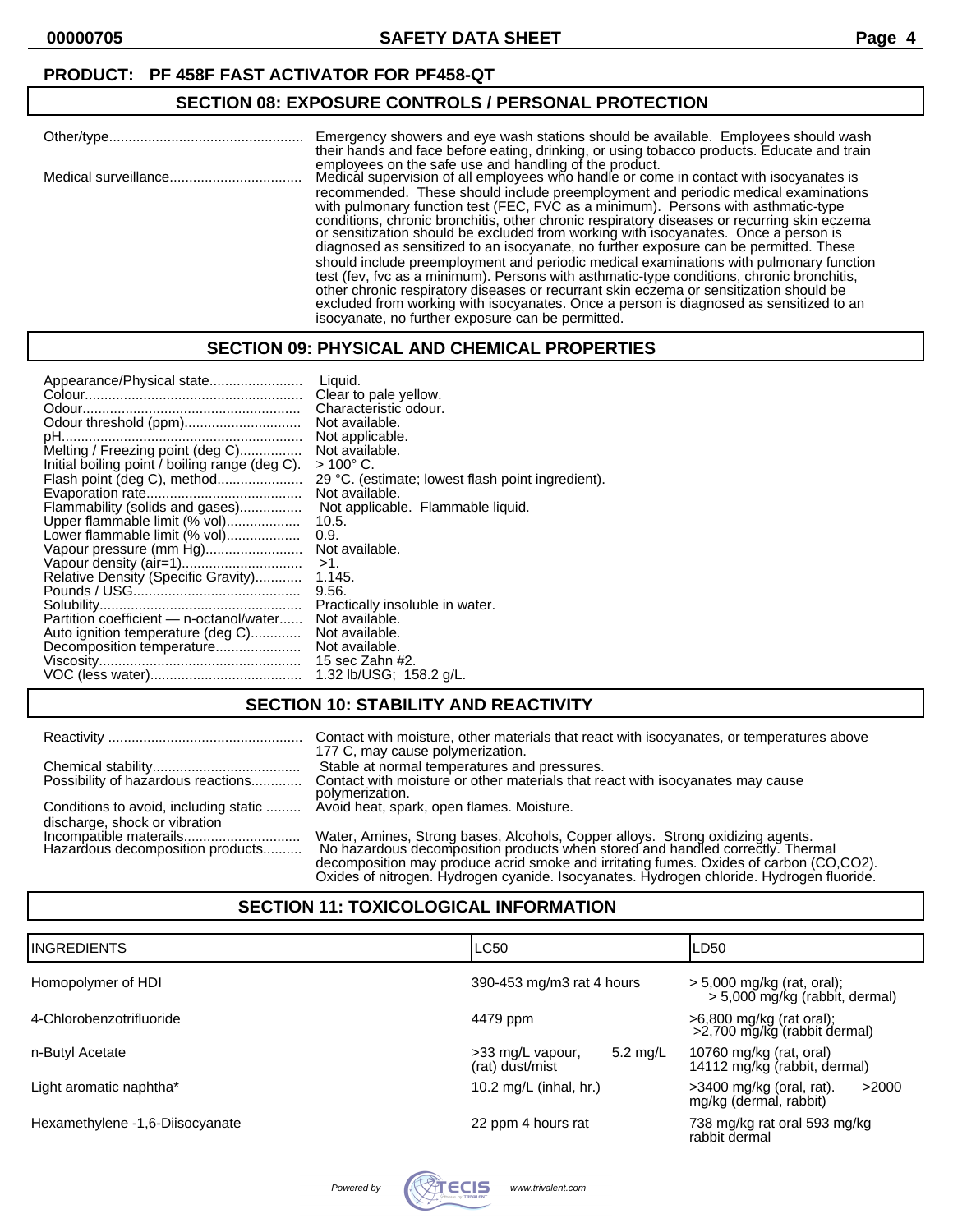### **PRODUCT: PF 458F FAST ACTIVATOR FOR PF458-QT**

## **SECTION 11: TOXICOLOGICAL INFORMATION**

| Symptoms related to the physical, chemical<br>and toxicological characteristics | Eye contact. Skin contact. Inhalation.                                                                                                                                                                                                                                                                                                                                                                                                                                                                                                                                                                                                                                                                                                                                                                                                                                                                                                                                                                                                                                                                                                         |
|---------------------------------------------------------------------------------|------------------------------------------------------------------------------------------------------------------------------------------------------------------------------------------------------------------------------------------------------------------------------------------------------------------------------------------------------------------------------------------------------------------------------------------------------------------------------------------------------------------------------------------------------------------------------------------------------------------------------------------------------------------------------------------------------------------------------------------------------------------------------------------------------------------------------------------------------------------------------------------------------------------------------------------------------------------------------------------------------------------------------------------------------------------------------------------------------------------------------------------------|
|                                                                                 | Causes skin irritation. Causes reddening, stinging and swelling. Persons previously<br>sensitized can experience allergic reaction with symptoms of reddening, itching, swelling<br>and rash.                                                                                                                                                                                                                                                                                                                                                                                                                                                                                                                                                                                                                                                                                                                                                                                                                                                                                                                                                  |
|                                                                                 | corneal damage. Vapours can produce irritation. Symtoms include tearing and reddening.                                                                                                                                                                                                                                                                                                                                                                                                                                                                                                                                                                                                                                                                                                                                                                                                                                                                                                                                                                                                                                                         |
|                                                                                 | Isocyanate vapour/mists at concentrations above the exposure limits can irritate (burning<br>sensation) the mucous membranes in the respiratory tract. This can cause a runny nose,<br>sore throat, coughing, chest discomfort, difficult breathing and reduced pulmonary<br>functioning. Persons with preexisting, nonspecific bronchial hyperreactivity can respond to<br>concentrations below the exposure limit with similar symptoms as well as asthma attack.<br>Exposure well above the exposure limit may lead to bronchitis, bronchial spasm and<br>pulmonary edema. Chemical or hypersensitive pneumonitis, with flu-like symptoms has<br>also been reported. These symptoms can be delayed up to several hours after exposure.<br>Solvent vapours may be irritating to the eyes, nose and throat, resulting in redness, burning<br>and itching of eyes, dryness of the throat and tightness in the chest. Breathing of high<br>vapour concentrations may cause anesthetic effects and serious health effects. Excessive<br>inhalation of vapours can cause respiratory irritation, dizziness, headache, nausea and<br>asphyxiation. |
|                                                                                 | May be harmful or fatal if swallowed. May cause central nervous system effects such as                                                                                                                                                                                                                                                                                                                                                                                                                                                                                                                                                                                                                                                                                                                                                                                                                                                                                                                                                                                                                                                         |
|                                                                                 | headache, nausea, vomiting and weakness.<br>As a result of previous repeated overexposure or a single large dose, certain individuals<br>develop sensitization which will cause them to react to a later exposure to product at levels<br>well below the exposure limit. Symptoms including chest tightness, wheezing, cough,                                                                                                                                                                                                                                                                                                                                                                                                                                                                                                                                                                                                                                                                                                                                                                                                                  |
|                                                                                 | shortness of breath or asthma attack, could be immediate or delayed. There are reports<br>that once sensitized, an individual can experience these symptoms upon exposure to dust, cold air or other irritants. This increased lung sensitivity can persist for weeks and, in<br>severe cases, for several years. Sensitization can be permanent. Prolonged or repeated<br>exposure may cause lung damage, including a decrease in lung function. Prolonged<br>vapour contact may cause conjunctivitis. Prolonged skin contact may cause reddening,<br>swelling, rash, scaling, blistering, and in some cases, sensitization. Chronic exposure to<br>organic solvents may cause permanent brain and nervous system damage. Intentional<br>misuse by deliberately concentrating and inhaling this product may be harmful or fatal.                                                                                                                                                                                                                                                                                                              |
|                                                                                 | None of the components present in this material at concentrations equal to or greater than                                                                                                                                                                                                                                                                                                                                                                                                                                                                                                                                                                                                                                                                                                                                                                                                                                                                                                                                                                                                                                                     |
| Sensitizing capability of material<br>Specific Target Organ Toxicity            | 0.1% are listed by IARC, NTP, OSHA or ACGIH as a carcinogen.<br>No component of this product present at levels greater than or equal to 0.1%.<br>May cause sensitization by inhalation. May cause sensitization by skin contact.<br>May cause drowsiness or dizziness. May cause respiratory irritation.                                                                                                                                                                                                                                                                                                                                                                                                                                                                                                                                                                                                                                                                                                                                                                                                                                       |

#### **SECTION 12: ECOLOGICAL INFORMATION**

| Product data not available. |
|-----------------------------|
|                             |

#### **SECTION 13: DISPOSAL CONSIDERATIONS**

and methods of disposal, including any<br>contaminated packaging

Information on safe handling for disposal . Dispose of waste in accordance with all applicable Federal, Provincial/State and local regulations. Empty containers must be handled with care due to product residue.

#### **SECTION 14: TRANSPORT INFORMATION**

|                              | UN1263 - PAINT RELATED MATERIAL - Class 3 - Packing Group III - This product meets       |
|------------------------------|------------------------------------------------------------------------------------------|
|                              | the limited quantity exemption when packaged in containers less than 5 liters.           |
|                              |                                                                                          |
|                              | the limited quantity exemption when packaged in containers less than 5 liters . Refer to |
|                              | 49CRF 172.101 for additional non-bulk packaging requirements.                            |
|                              | UN1263 - PAINT RELATED MATERIAL - Class 3 - Packing Group III. Limited Quantity.         |
|                              | Do not ship by air without checking appropriate IATA regulations.                        |
| IMDG Classification (Marine) | UN1263 - PAINT RELATED MATERIAL - Class 3 - Packing Group III - EmS: F-E S-E.            |
|                              | Limited Quantity.                                                                        |
|                              | Potential marine pollutant.                                                              |
|                              | In accordance with Part 2.2.1 of the Transportation of Dangerous Goods Regulations (July |
|                              | 2, 2014) - we certify that classification of this product is correct                     |